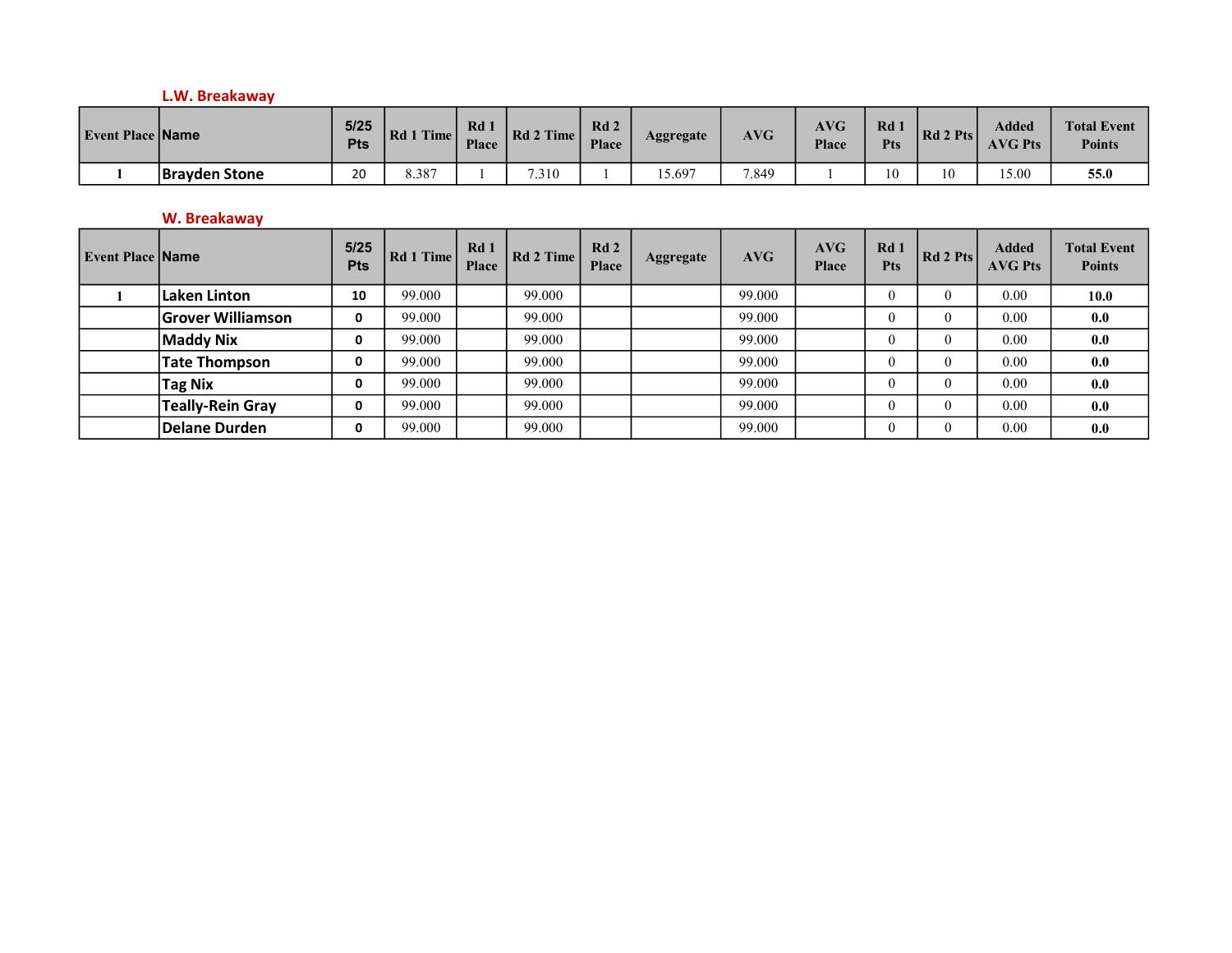## L.W. Barrels

| <b>Event Place Name</b> |                       | 5/25<br><b>Pts</b> | Rd 1 Time | Rd 1<br>Place | Rd 2 Time | Rd2<br>Place | Aggregate | AVG    | <b>AVG</b><br>Place | Rd <sub>1</sub><br><b>Pts</b> | $Rd$ 2 Pts | <b>Added</b><br><b>AVG Pts</b> | <b>Total Event</b><br><b>Points</b> |
|-------------------------|-----------------------|--------------------|-----------|---------------|-----------|--------------|-----------|--------|---------------------|-------------------------------|------------|--------------------------------|-------------------------------------|
|                         | MareKapers Gray       | 53                 | 24.221    | $\sim$        | 22.158    |              | 46.379    | 23.190 |                     |                               | $\Omega$   | 12.00                          | 82.0                                |
| $\mathbf{\hat{z}}$      | <b>Brayden Stone</b>  | 39                 | 21.406    |               | 22.118    |              | 43.524    | 21.762 |                     | 10                            | 10         | 15.00                          | 74.0                                |
|                         | <b>Blair Belk</b>     | 45                 | 27.628    | 4             | 26.293    |              | 53.921    | 26.961 | 4                   |                               | b          | 10.50                          | 68.5                                |
|                         | <b>Tilly Thompson</b> | 25                 | 23.617    | $\sim$        | 22.515    |              | 46.132    | 23.066 | $\sim$<br>∠         |                               |            | 13.50                          | 55.5                                |
|                         | <b>Case Sellers</b>   | 27                 | 99.000    |               | 23.962    |              | 122.962   | 61.481 |                     |                               |            | 9.00                           | 43.0                                |
|                         | <b>Remi Ratliff</b>   |                    | 99.000    |               | 99.000    |              |           | 99.000 |                     |                               | $\theta$   | 0.00                           | 0.0                                 |

# W. Barrels

| <b>Event Place Name</b> |                          | 5/25<br><b>Pts</b> | Rd 1 Time | Rd <sub>1</sub><br><b>Place</b> | Rd 2 Time | Rd2<br><b>Place</b> | Aggregate | AVG    | AVG<br><b>Place</b> | Rd 1<br><b>Pts</b> | Rd 2 Pts | <b>Added</b><br><b>AVG Pts</b> | <b>Total Event</b><br><b>Points</b> |
|-------------------------|--------------------------|--------------------|-----------|---------------------------------|-----------|---------------------|-----------|--------|---------------------|--------------------|----------|--------------------------------|-------------------------------------|
|                         | <b>Raelyn Tucker</b>     | 52                 | 17.854    |                                 | 17.970    |                     | 35.824    | 17.912 | $\sim$<br>∠         | 10                 |          | 13.50                          | 82.5                                |
|                         | Abby Rae Stockman        | 42                 | 21.866    | 4                               | 22.132    |                     | 43.998    | 21.999 | 3                   |                    | h        | 12.00                          | 67.0                                |
|                         | Logan Tessner            | 36                 | 27.353    | 6                               | 17.135    |                     | 44.488    | 22.244 | $\overline{4}$      |                    | 10       | 10.50                          | 61.5                                |
| 4                       | Maddy Nix                | 25                 | 18.015    | $\Omega$                        | 17.234    |                     | 35.249    | 17.625 |                     | q                  | $\Omega$ | 15.00                          | 58.0                                |
|                         | <b>Teally-Rein Gray</b>  | 34                 | 27.753    | $\mathbf{r}$                    | 17.588    |                     | 45.341    | 22.671 | 5                   |                    | Δ        | 9.00                           | 55.0                                |
| 6                       | Delane Durden            | 29                 | 20.782    | 3                               | 27.352    | 6                   | 48.134    | 24.067 | 6                   | 8                  |          | 7.50                           | 49.5                                |
|                         | <b>Grover Williamson</b> | 22                 | 26.864    | 5                               | 99.000    |                     | 125.864   | 62.932 | $\mathbf{r}$        | 6                  | $\Omega$ | 6.00                           | 34.0                                |
| 8                       | Sophia Cobb              | 15                 | 99.000    |                                 | 30.162    |                     | 129.162   | 64.581 | 8                   | $\theta$           |          | 4.50                           | 23.5                                |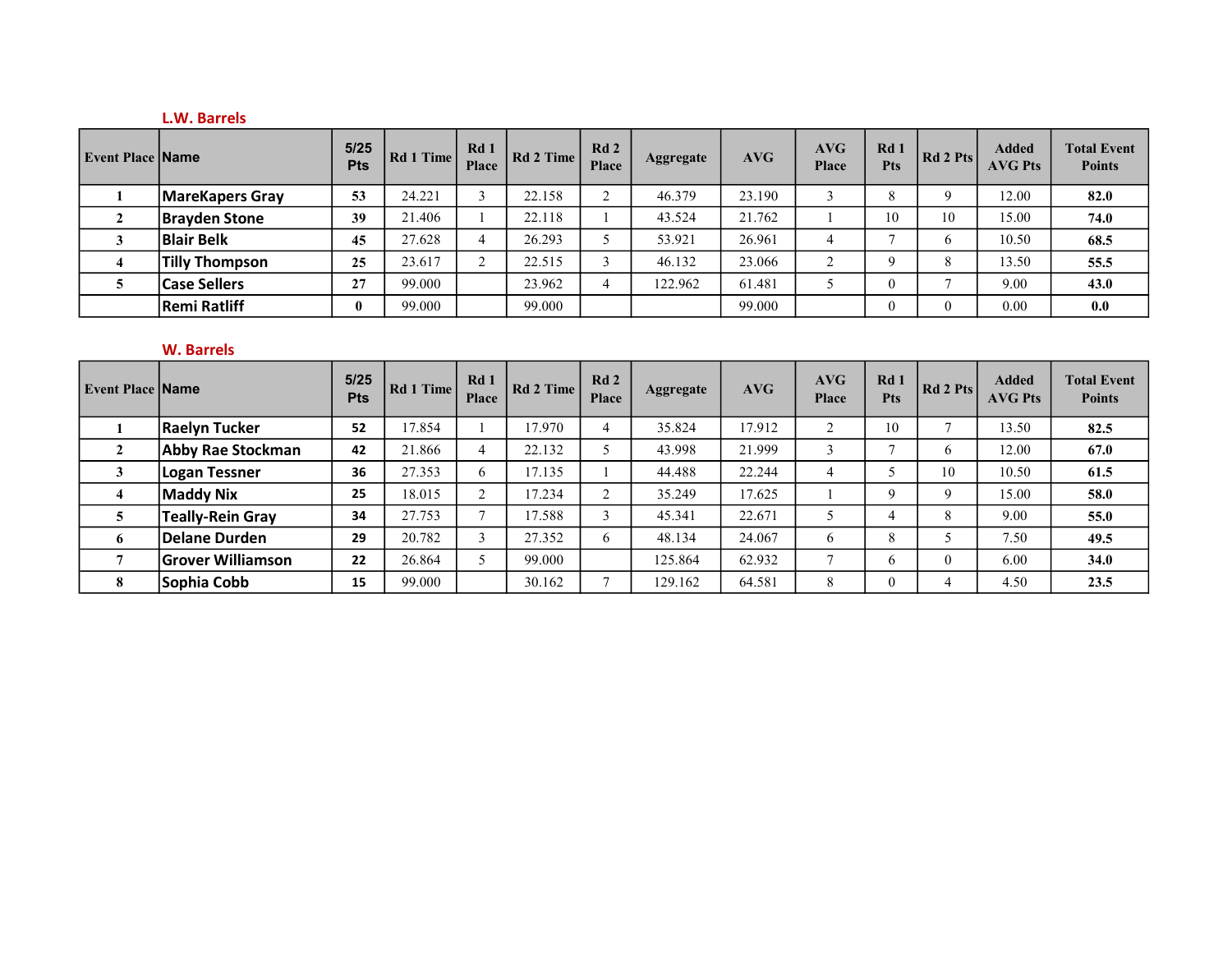#### L.W. Poles

| <b>Event Place Name</b> |                        | $5/25$<br><b>Pts</b> | Rd 1 Time | Rd <sub>1</sub><br>Place | Rd 2 Time | Rd2<br>Place | Aggregate | AVG    | <b>AVG</b><br>Place | Rd<br><b>Pts</b> | Rd 2 Pts | <b>Added</b><br><b>AVG Pts</b> | <b>Total Event</b><br><b>Points</b> |
|-------------------------|------------------------|----------------------|-----------|--------------------------|-----------|--------------|-----------|--------|---------------------|------------------|----------|--------------------------------|-------------------------------------|
|                         | <b>MareKapers Gray</b> | 60                   | 29.808    |                          | 28.448    |              | 58.256    | 29.128 |                     | 10               | 10       | 15.00                          | 95.0                                |
|                         | <b>Blair Belk</b>      | 39                   | 45.822    |                          | 45.442    |              | 91.264    | 45.632 |                     |                  |          | 12.00                          | 66.0                                |
|                         | <b>Case Sellers</b>    | 26                   | 35.850    | $\sim$<br>∸              | 34.041    |              | 69.891    | 34.946 | ◠<br>∼              |                  |          | 13.50                          | 56.5                                |
|                         | Tilly Thompson         | 25                   | 99.000    |                          | 33.017    |              | 132.017   | 66.009 |                     |                  |          | 10.50                          | 44.5                                |

## W. Poles

| <b>Event Place Name</b> |                          | 5/25<br><b>Pts</b> | Rd 1 Time | Rd1<br><b>Place</b> | Rd 2 Time | Rd2<br>Place | Aggregate | AVG    | AVG<br><b>Place</b> | Rd 1<br><b>Pts</b> | Rd 2Pts  | <b>Added</b><br><b>AVG Pts</b> | <b>Total Event</b><br><b>Points</b> |
|-------------------------|--------------------------|--------------------|-----------|---------------------|-----------|--------------|-----------|--------|---------------------|--------------------|----------|--------------------------------|-------------------------------------|
|                         | <b>Logan Tessner</b>     | 50                 | 22.049    |                     | 26.168    | 4            | 48.217    | 24.109 | $\overline{4}$      | 10                 |          | 10.50                          | 77.5                                |
| $\mathbf{2}$            | <b>Raelyn Tucker</b>     | 40                 | 22.585    | $\sim$              | 23.065    | $\sim$       | 45.650    | 22.825 | $\mathcal{L}$<br>∠  | q                  | Q        | 13.50                          | 71.5                                |
|                         | <b>Teally-Rein Gray</b>  | 48                 | 27.430    |                     | 32.485    |              | 59.915    | 29.958 | 5                   | 6                  | 6        | 9.00                           | 69.0                                |
|                         | <b>Abby Rae Stockman</b> | 31                 | 22.757    |                     | 22.722    |              | 45.479    | 22.740 |                     | 8                  | 10       | 15.00                          | 64.0                                |
|                         | <b>Maddy Nix</b>         | 33                 | 24.500    | 4                   | 23.189    |              | 47.689    | 23.845 | 3                   |                    | 8        | 12.00                          | 60.0                                |
| -6                      | Sophia Cobb              | 19                 | 31.786    | 6                   | 41.570    |              | 73.356    | 36.678 | 6                   |                    |          | 7.50                           | 35.5                                |
|                         | <b>Grover Williamson</b> | 18                 | 37.613    |                     | 99.000    |              | 136.613   | 68.307 | 8                   |                    | $\theta$ | 4.50                           | 26.5                                |
|                         | Delane Durden            | 11                 | 99.000    |                     | 34.072    | 6            | 133.072   | 66.536 | $\mathbf{r}$        | $\theta$           |          | 6.00                           | 22.0                                |